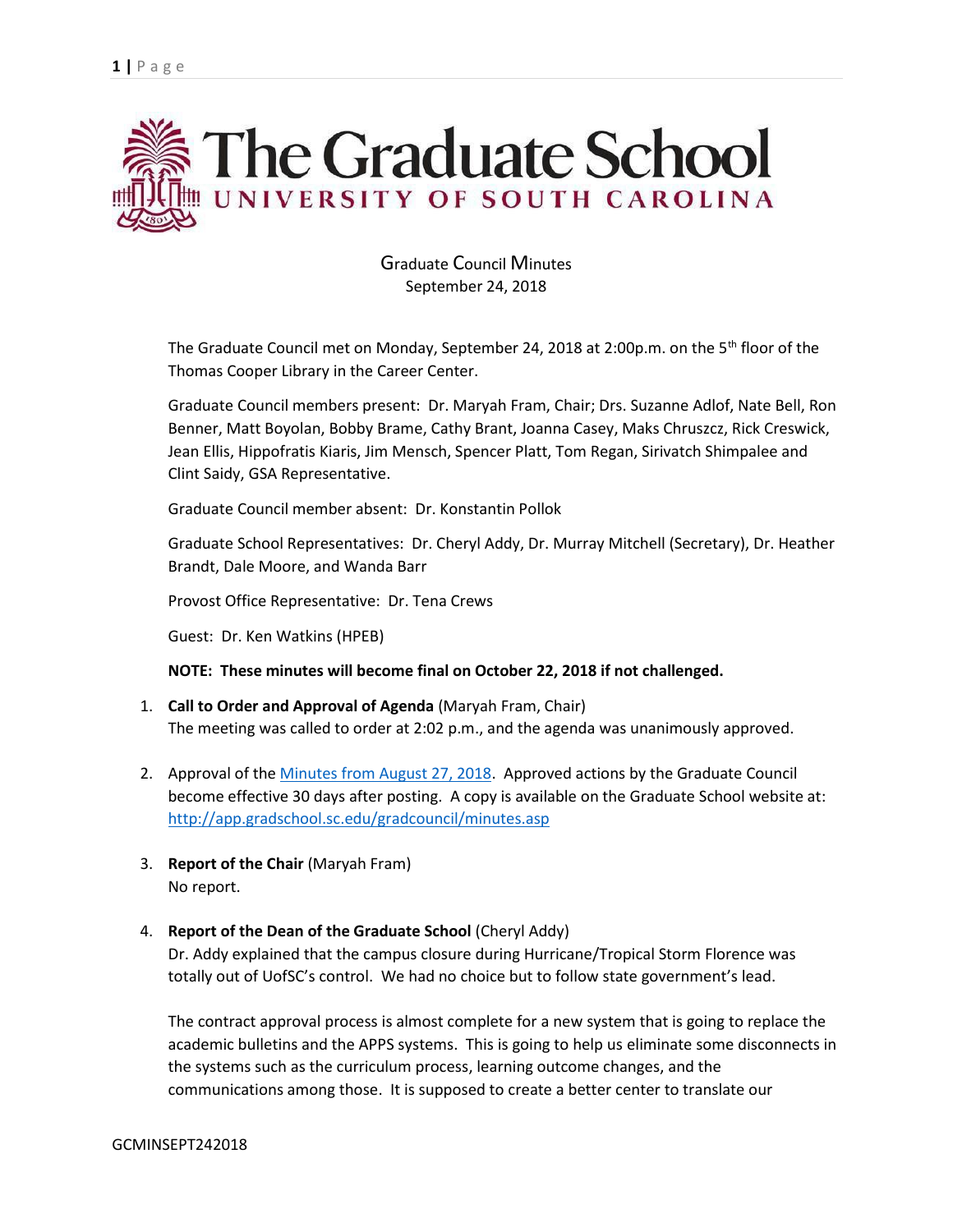approvals into the bulletins. It is going to be a slow tedious process. One of the things that you want to take advantage of is the opportunity to make appropriate revisions for consistent information across the board for all programs. This discussion is being had with all of the Associate and Assistant Deans and the Graduate Deans as well to formulate what each program entry should look like to have a more structured set of guidelines.

Several weeks ago, you may have received an email from Dr. Carl Wells containing a flyer regarding Human Relations month. The UofSC is instituting a set of on-line trainings that will go to everyone (undergraduate students, graduate students, and faculty and staff). This training is being required by both Audit and Advisory Services and Federal mandate. The training addresses what we can do to prevent sexual assaults on campus. As soon as we get the details ironed out, you will receive more mailings in October. The messaging will say that this training course is mandatory. We are trying to make the requirement to complete this training course as firm as we can. This is a two-part training course with Part I taking 45 to 60 minutes to complete. The waiting period is 30 days after completing the first part before completing Part II which should take about 10 minutes.

At the end of the semester, graduate directors and deans will be sent a list of students that did not complete the training course. Please do your best to encourage your students to complete this training course.

5. **Report of the Secretary of the Graduate School** (Murray Mitchell)

An announcement will be forthcoming for a Graduate Director Meeting on Tuesday, October 9, 2018 at 3:00 in Close-Hipp. All are welcome, new Graduate Directors are especially encouraged to attend. Some topics to be addressed will include:

- A mantra to "Please ask before you promise"
- Distinguishing between "conditions" and "exceptions" regarding admissions decisions
- Developing content for a Graduate Handbook
- Security updates and functional enhancements coming soon; workshops to be announced in the Spring.

Related to security: Sharing User ID and password for access to GMS will allow others to have access to ALL of your UofSC accounts.

As suggested in the Faculty Manual, there is an expectation that programs will have criteria for determining appropriate requirements for membership as Graduate Faculty with criteria reviewed and faculty reviewed for retention on a regular basis (usually tied to promotion and tenure, and post tenure review schedules).

Please also remain aware of an ongoing request for your input on issues or concerns that warrant consideration of this body. Ensuring policies are in place and appropriate and that practices match intended outcomes are the purview of this group. Allowing me to add your items to our agenda will help me to do any background preparation that may help and alert colleagues to possible topics for more thoughtful deliberation at our meetings.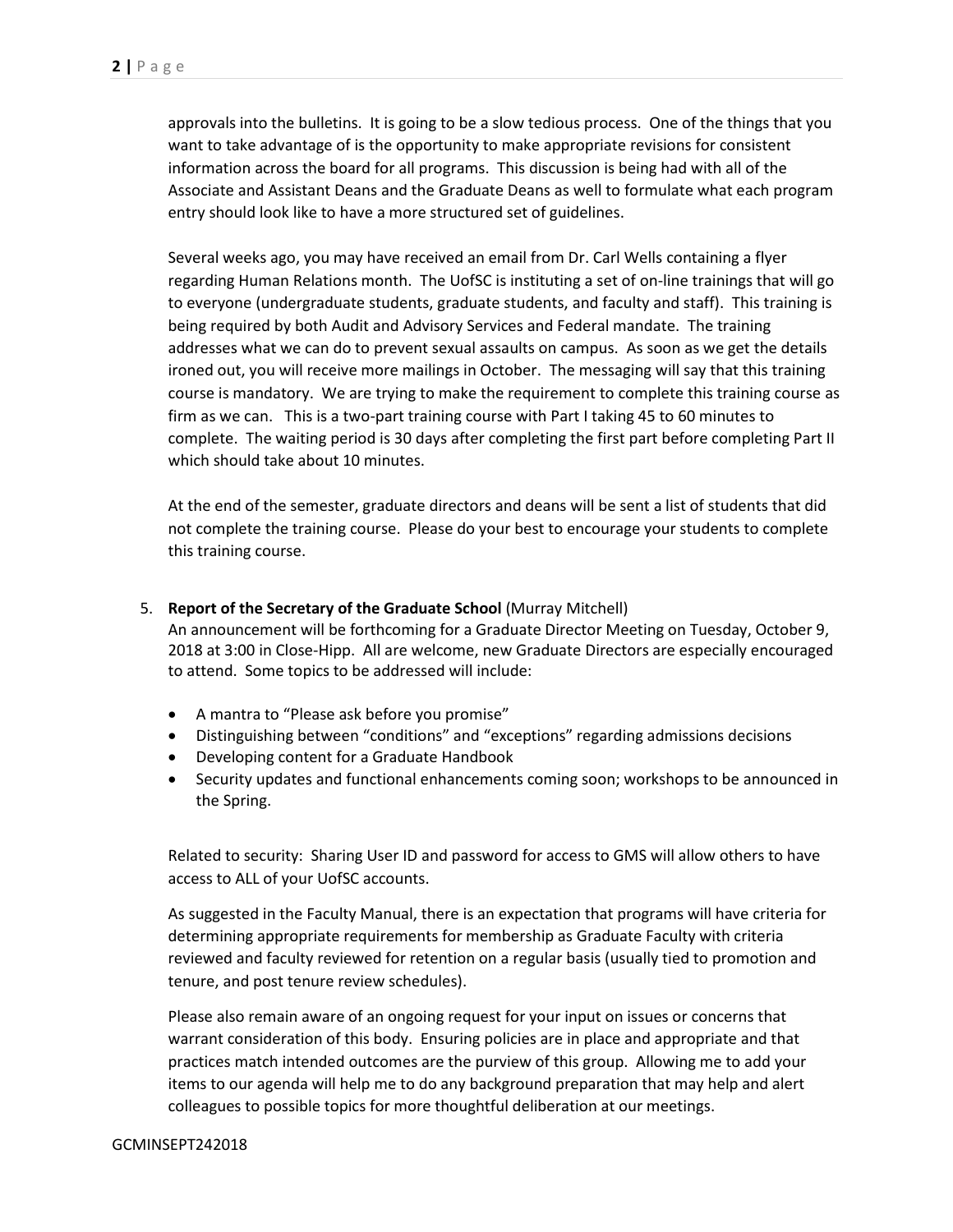# 6. **Report on Professional Development** (Heather Brandt)

Dr. Brandt updated the Council that she and her team are full steam ahead this semester with the graduate professional development programs. Flyer is attached. All events are included on the Graduate School's website under the "Current Events" calendar. They do a lot of promotion on social media platforms as well.

The Career Center had an amazing event at JC Penney on Sunday evening, September  $23<sup>rd</sup>$  called the "Suit Up" event where there was 40% of all clothing prices for our graduate students in preparation of "Gamecocks Get Jobs" Career Fair happening over the next few days. They promoted very heavily with the Career Center, and it was a very well attended event.

They are participating in the Council of Graduate School's Ph.D. Career Pathways project. Flyer is attached. This is the start of our second year. We are preparing to go live with an alumni survey of graduates from selected degree programs. If you haven't heard about it, it is probably because your degree program is not included in the Council of Graduate School's list. The alumni included are those who graduated during the periods of 2002-03, 2009-10, and 2014-15. Test emails are being sent this week. If they receive a lot of return emails, individual programs will be contacted for more better graduate contact information.

# 7. **Report of the Graduate Student Association Representative** (Clint Saidy)

Mr. Saidy reported that the Graduate Student Association's website has been updated with a new link and a lot of important information including funding.

Work has now begun in preparation of Carolina Leadership Week which will take place at the end of January.

A vigil for the student that we lost by suicide was planned for Tuesday, September 25<sup>th</sup> at Rutledge Chapel at 5p.m. This was organized in collaboration with Student Government.

GSA is planning a voter's registration "happy hour" to encourage graduate students to register to vote.

- 8. **Report of the Academic Policy and Practices Committee** (Tom Regan) No report.
- 9. **Report of the 500/600 Level Courses, Distributed Learning and Special Topics Courses** (Murray Mitchell)

This report is presented to Council for informational purposes only; no action is necessary.

### **500/600 Level Courses**

**ECHE 521** (3) Computational Fluid Dynamics (New Course Proposal: Spring 2019)

**ITEC 544** (3) Training Systems (Course Change Proposal; Fall 2019) **ITEC 564** (3) Project Management for Information Systems (Course Change Proposal: Fall 2019)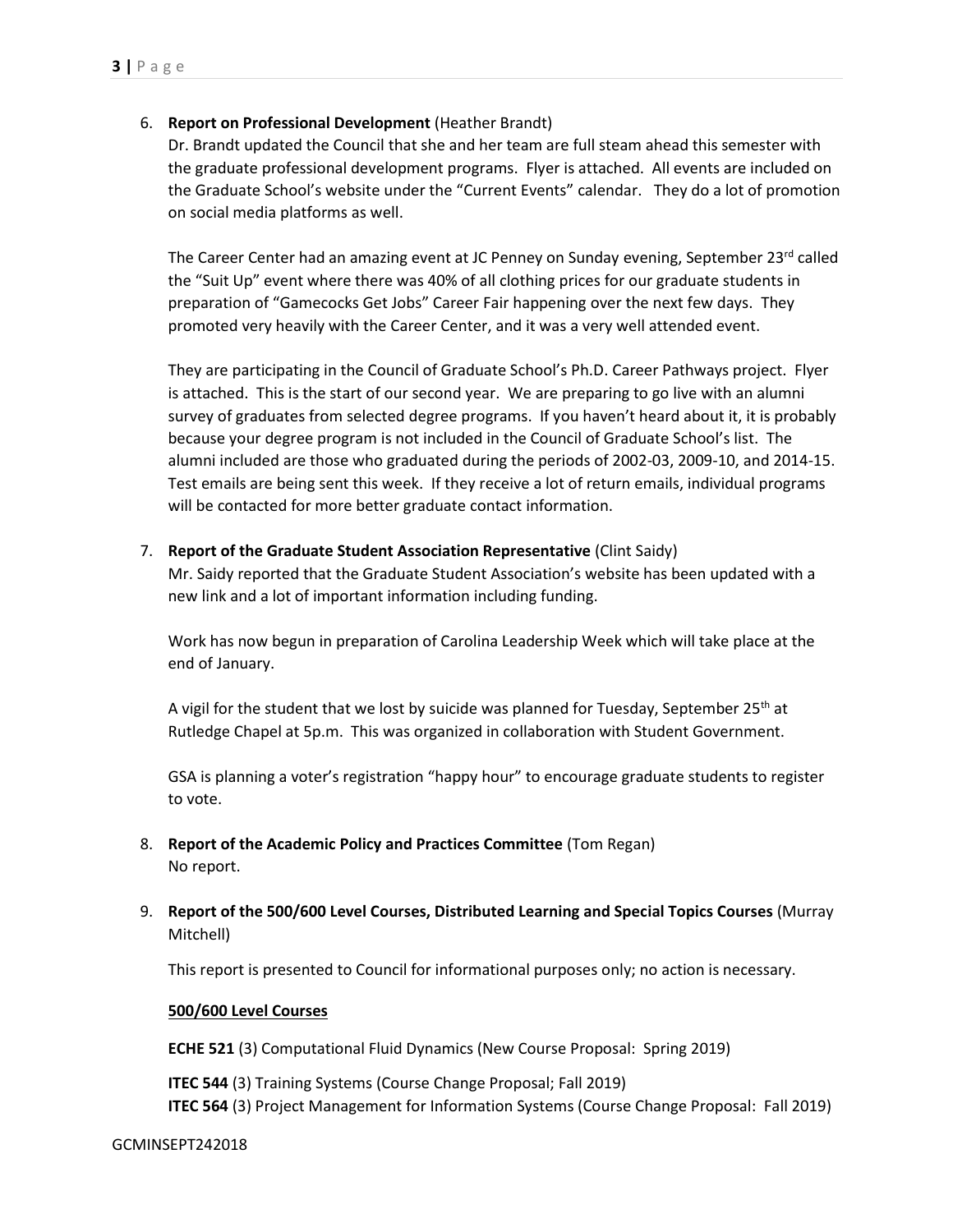**ITEC 570** (3) Database Management and Administration (Course Change Proposal: Fall 2019)

# **Distributed Learning Proposals**

**SOCY 507** (3) Sociology of Social Control (Spring 2019)

## **Special Topics Courses**

**BADM 790** (3) Strategic Communication for Leaders (Fall 2018)

- 10. **Associate Graduate Faculty Nominations** (Murray Mitchell) None at this time.
- 11. **Fellowships and Scholarships Committee** (Jean Ellis) No report.
- 12. **Report of Science, Math, and Related Professional Programs Committee** (Rick Creswick)

Below is a list of proposals reviewed by the Committee. Each curricular action can be viewed at this Public Agenda review site:

<https://www.sc.edu/programproposal/agenda/?id=51&code=GCO>

At this Public Agenda link, the individual proposals are not live-linked, but agenda items are listed in alphabetical order. To view the full proposals, GC members and Committee Chairs still need to go to the Committee Review site, and filter for "Committees", then for the "Committee" called "Added to Grad Council agenda."

- **BIOS 755** (3) Introduction to Longitudinal Data Analysis, Biostatistics, CCP: Fall 2019
- **EPID 721** (2) Clinical and Population Research Protocol Development and Implementation, Public Health, NCP: Spring 2019
- **EPID 722** (2) Scientific Writing and Appraisal of Epidemiologic Studies, Public Health, NCP: Spring 2019
- **EPID 865** (3) Methods in Reproductive & Perinatal Epidemiology, Public Health, NCP: Spring 2019
- **EPID 867** (3) Geographic Information Systems for Public Health Research, Public Health, NCP: Spring 2019
- **HPEB Academic Certificate**, Gerontology Certificate, Public Health, Change to Existing Program: Fall 2019
- **HPEB Major / Degree Program**, MPH in HPEB, Public Health, Change to Existing Program: Fall 2019
- **HPEB 797** (5) Applied Practice Experience, HPEB, NCP: Spring 2019
- **ITEC 508,** Integrated Information Technology, Terminate a Course: Fall 2019
- **ITEC 528,** Integrated Information Technology, Terminate a Course: Fall 2019
- **NURS 700** (3) Theoretical and Conceptual Foundation for Nursing, Nursing, CCP: Fall 2019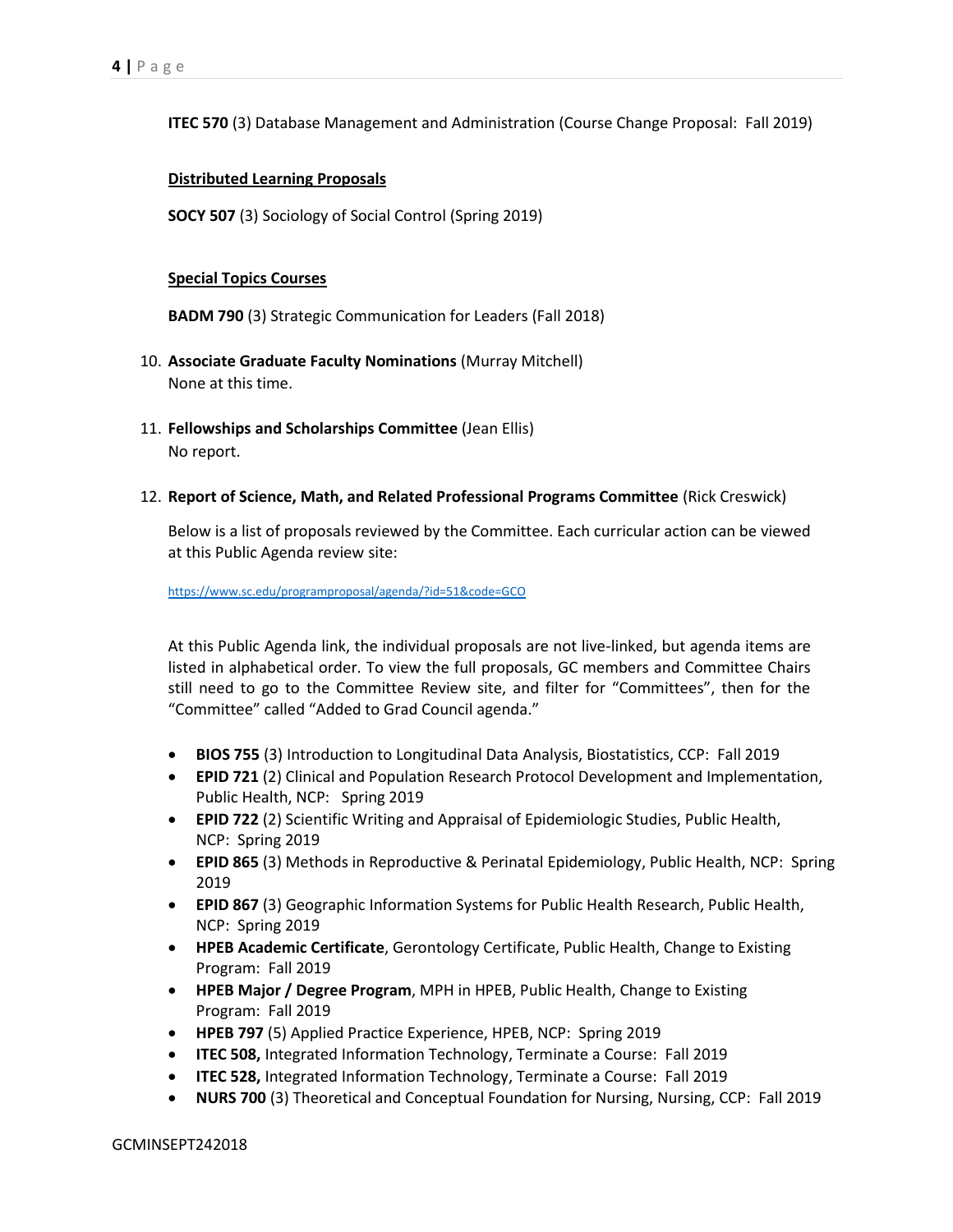# *These proposals were unanimously approved by Graduate Council.*

# 13. **Report of the Humanities, Social Sciences, Education, and Related Professional Programs Committee** (Cathy Brant)

Below is a list of proposals reviewed by the Committee. Each curricular action can be viewed at this Public Agenda review site:

<https://www.sc.edu/programproposal/agenda/?id=51&code=GCO>

At this Public Agenda link, the individual proposals are not live-linked, but agenda items are listed in alphabetical order. To view the full proposals, GC members and Committee Chairs still need to go to the Committee Review site, and filter for "Committees", then for the "Committee" called "Added to Grad Council agenda."

- **INTE Major/ Degree Program,** Language and Literacy, Ph.D**,** Change to Existing Program: Fall 2019
- **MUSC Major / Degree Program,** Master of Music, concentration in Violin Pedagogy, Music, Change to Existing Program: Fall 2019
- **SOWK Major / Degree Program,** MSW Social Work, Social Work**,** Change to Existing Program: Fall 2019
- **SOWK 747**, Concepts of Advanced Practice with Organizations and Communities, Social Work, Terminate a Course: Fall 2019
- **SOWK 775**, Contemporary Child Welfare Policies and Practice: Out-of-Home Placement and Permanency Planning, Social Work, Terminate a Course: Fall 2019
- **SOWK 776**, Social Work Intervention on Behalf of Children and Families, Social Work, Terminate a Course: Fall 2019
- **SOWK 785**, Field Instruction III: Social Work Practice with Organizations and Communities, Social Work, Terminate a Course: Fall 2019
- **SOWK 786**, Field Instruction IV: Social Work Practice with Organizations and Communities, Social Work, Terminate a Course: Fall 2019

# *These proposals were unanimously approved by Graduate Council.*

- 14. **Report of the Grievances, Appeals, and Petitions Committee** (Bobby Brame, Jr.) No report.
- 15. **Other Committee Reports** No report.
- 16. **Old Business** None
- 17. **New Business**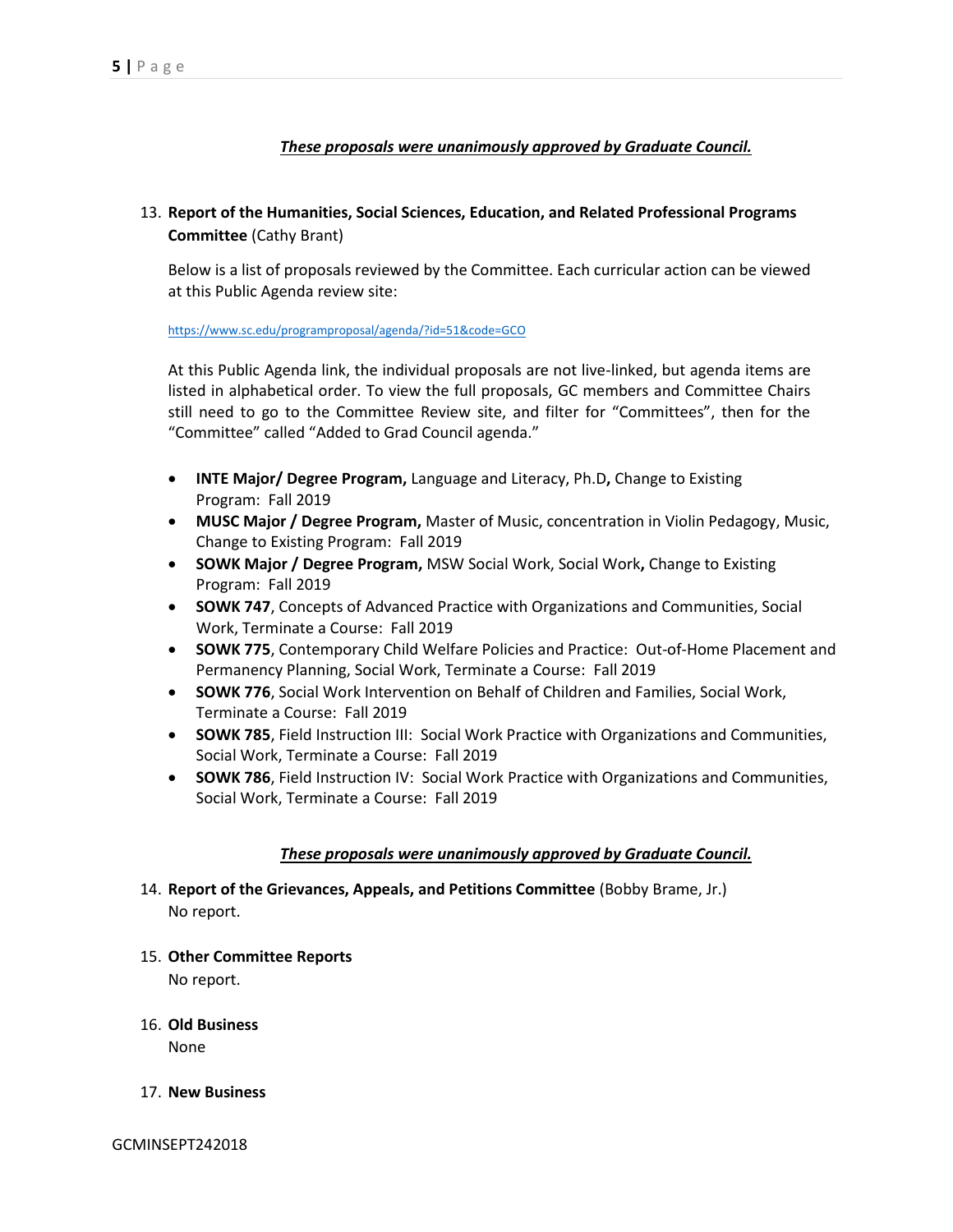None

# 18. **Good of the Order**

Dr. Mitchell reminded everyone to please sign in on the attendance roster for accountability purposes. If Council members cannot make the meeting, please notify Wanda by email.

# 19. **Adjournment**

The meeting was adjourned at 2:43 p.m.

**Murray Mitchell, Secretary**

CC: Harris Pastides, President Joan Gabel, Provost Cheryl Addy, Vice Provost & Dean of the Graduate School Deans Department Chairs Graduate Directors Aaron Marterer, University Registrar Elaine Belesky, Office of the Registrar Ed Short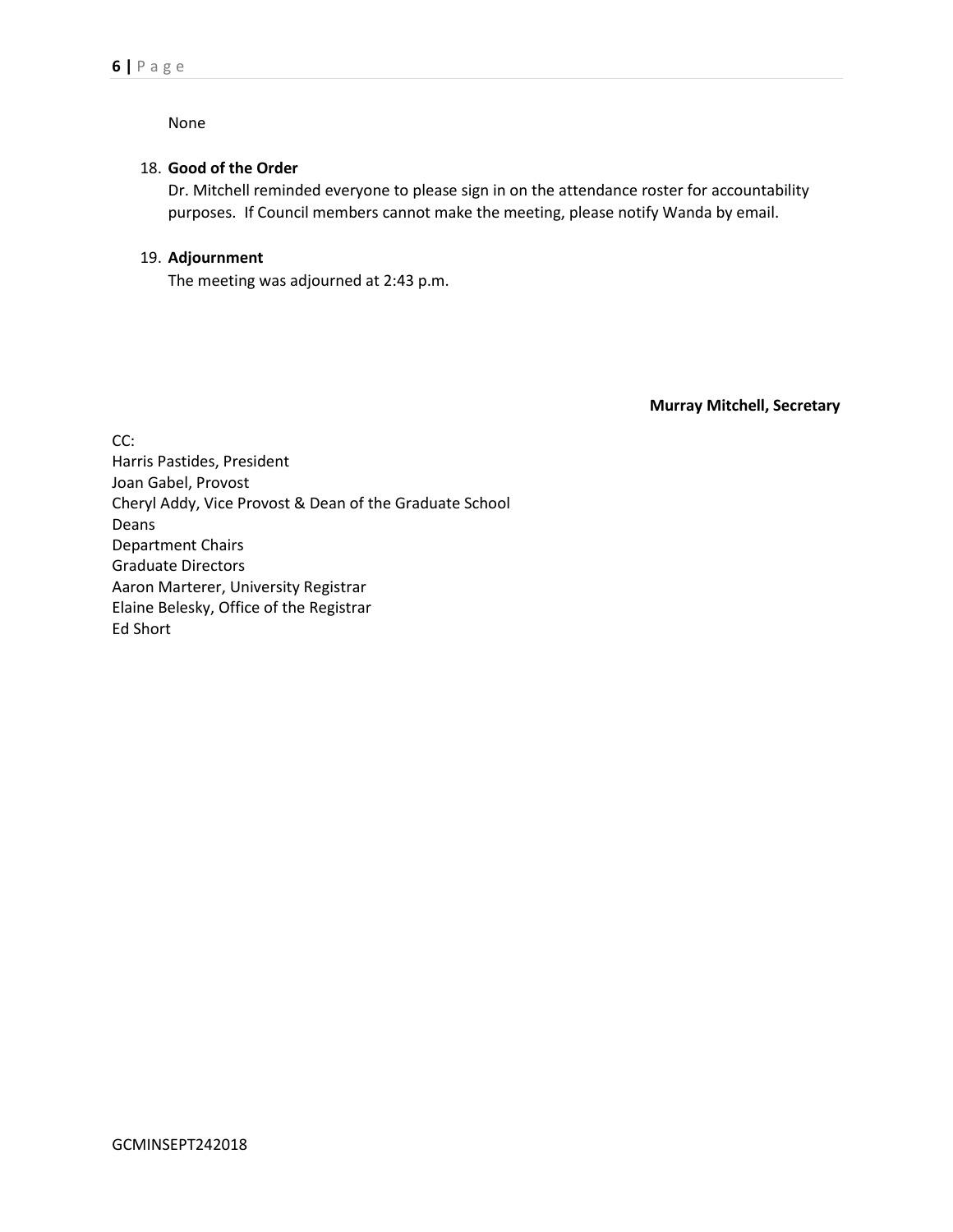# Fall 2018 **#GRADprofdev** Events

**Be sure to check in with us online every Friday during the academic year for Professional Development Fridays. Use #GRADprofdev and GradSchoolAtUSC to find us on:**











- **August 31**: Graduate Student Extravaganza with FREE professional head shots, resume and CV review, and more, 9 a.m.-12 p.m., Russell House Ballroom, *no registration required*
- **September 7**: CliftonStrengths Give-away, 2-4 p.m. (Close-Hipp, suite 552), *no registration required*
- **September 14**: Shut Up and Write!, 10 a.m.-3 p.m. (Byrnes 703), *organized with the Writing Center*
- **September 21:** Resume and CV Review, 9-11 a.m. (Close-Hipp, suite 552)
- **September 26:** Start Smart Financial Literacy and Salary Negotiation Workshop, 4-6 p.m. (Thomas Cooper Mezzanine, Student Success Center conference room), *organized with the Student Success Center*
- **October 5**: Writing Your Teaching Philosophy, Part 1, 3-4:30 p.m. (Thomas Cooper L511), *organized with the Center for Teaching Excellence*
- **October 26:** Networking Twitter Chat, 2-3 p.m. (@GradSchoolAtUSC)
- **November 2**: Writing Your Teaching Philosophy, Part 2, 3-4:30 p.m. (Thomas Cooper L511), *organized with the Center for Teaching Excellence*
- **November 6:** Start Smart Financial Literacy and Salary Negotiation Workshop, 4-6 p.m. (Thomas Cooper Mezzanine, Student Success Center conference room), *organized with the Student Success Center*
- **November 12:** LinkedIn and You: Effectively Growing Your Network, 2-3 p.m. (webinar), *organized with the Career Center*
- **November 30**: Shut Up and Write!, 10 a.m.-3 p.m. (Byrnes 703), *organized with the Writing Center*
- **December 7:** Professional Journeys: Exploring the Career Paths of Graduate Alumni, 2-3 p.m. (webinar)

*\*\*\* Registration is required for most #GRADprofdev events (except as noted). Registration information is posted on the Graduate School calendar at least one month before each event. All #GRADprofdev webinars are recorded; register to receive the link to view the recording. Live webinar viewing is limited to the first 100 participants. Additional #GRADprofdev programming may be added to this schedule for fall 2018.*

**As a graduate student at the University of South Carolina, you have access to the following professional development resources through the University of South Carolina's institutional membership. Both organizations include resources for graduate students. Simply register using your UofSC email address.**

- National Center for Faculty Development and Diversity [\(https://www.facultydiversity.org/join\)](https://www.facultydiversity.org/join)
- National Postdoctoral Association [\(https://npamembers.site-ym.com\)](https://npamembers.site-ym.com/)

**Register for events and get more info at gradschool.sc.edu/calendar.asp. Questions? Email GRADprofdev@sc.edu.**



**UNIVERSITY OF SOUTH CAROLINA** The Graduate School